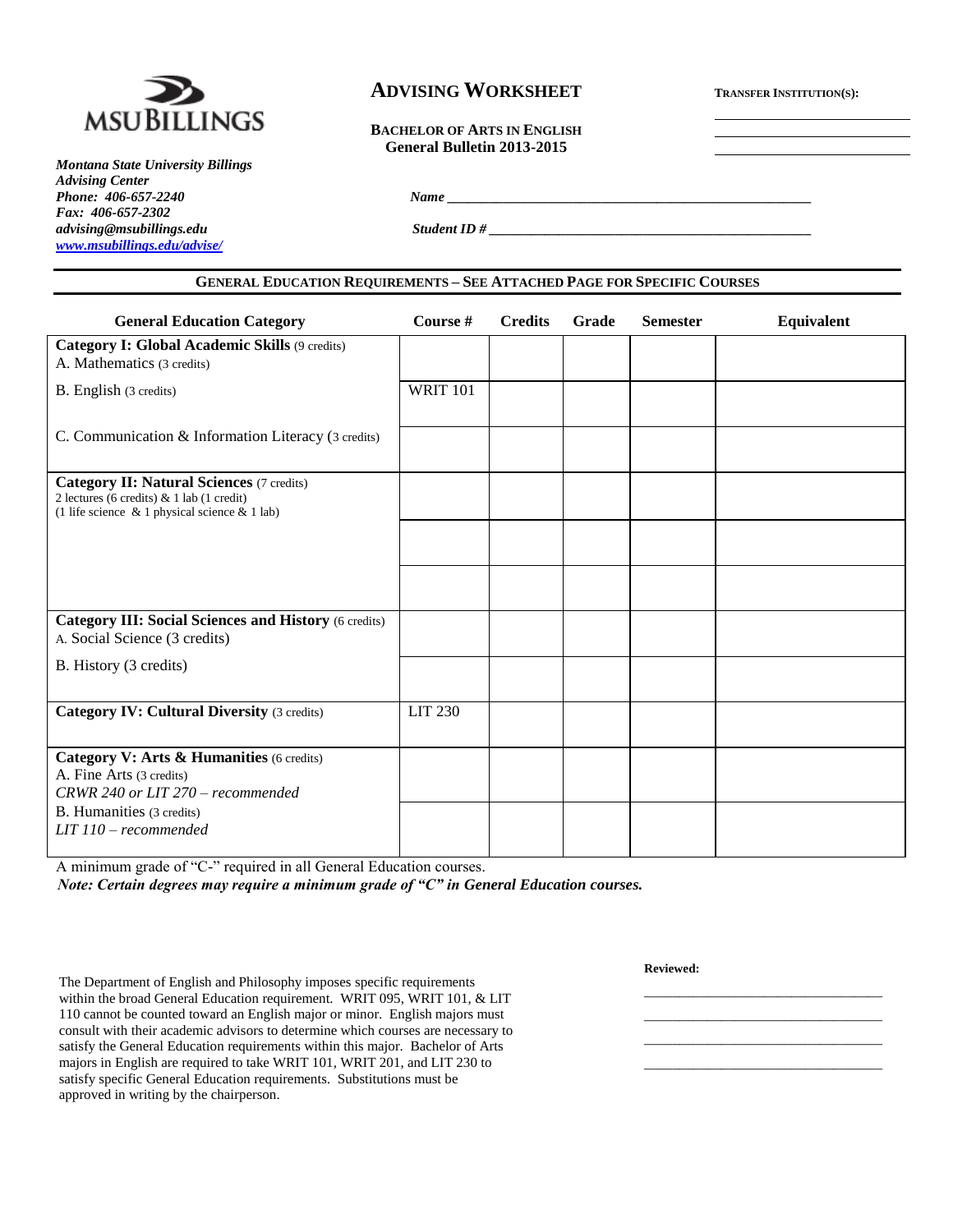# **GENERAL EDUCATION REQUIREMENTS**

|                                                                |      | <b>CATEGORY I: GLOBAL ACADEMIC SKILLS</b><br>9 credits        |   |  |  |  |
|----------------------------------------------------------------|------|---------------------------------------------------------------|---|--|--|--|
| Students are required to take one course from each subcategory |      |                                                               |   |  |  |  |
|                                                                |      | <b>Subcategory A - Mathematics</b><br>3 credits               |   |  |  |  |
| М                                                              | 105  | Contemporary Mathematics                                      | 3 |  |  |  |
| M                                                              | 114  | <b>Extended Technical Mathematics</b>                         | 3 |  |  |  |
| М                                                              | 121  | College Algebra                                               | 3 |  |  |  |
| M                                                              | 122  | College Trigonometry                                          | 3 |  |  |  |
| М                                                              | 131  | Mathematics for Elementary Teachers II                        | 3 |  |  |  |
| M                                                              | 143  | <b>Finite Mathematics</b>                                     | 4 |  |  |  |
| М                                                              | 171  | Calculus I                                                    | 4 |  |  |  |
| <b>STAT</b>                                                    | 141  | <b>Introduction to Statistical Concepts</b>                   | 3 |  |  |  |
| <b>STAT</b>                                                    | 216  | Introduction to Statistics                                    | 4 |  |  |  |
|                                                                |      | 3 credits<br>Subcategory B - English                          |   |  |  |  |
| <b>WRIT</b>                                                    | 101  | <b>College Writing I</b>                                      | 3 |  |  |  |
| WRIT                                                           | 121  | Introduction to Technical Writing                             | 3 |  |  |  |
| WRIT                                                           | 122. | <b>Introduction to Business Writing</b>                       | 3 |  |  |  |
| WRIT                                                           | 201  | College Writing II                                            | 3 |  |  |  |
| WRIT                                                           | 220  | Business & Professional Writing                               | 3 |  |  |  |
| WRIT                                                           | 221  | Intermediate Technical Writing                                | 3 |  |  |  |
|                                                                |      | Subcategory C- Communication & Information Literacy 3 credits |   |  |  |  |
| <b>BMIS</b>                                                    | 150  | Computer Literacy                                             | 3 |  |  |  |
| <b>COMX</b>                                                    | 111  | Introduction to Public Speaking                               | 3 |  |  |  |
| <b>COMX</b>                                                    | 115  | Introduction to Interpersonal Communication 3                 |   |  |  |  |
| <b>LSCI</b>                                                    | 125  | Research in the Information Age                               | 3 |  |  |  |

**CATEGORY II: NATURAL SCIENCES 6 cr. lecture & 1 cr. lab**

*Students are required to take one course from each subcategory and at least one corresponding lab or SCIN 101, 102, 103 & 104*

| at least one corresponding tub or SCIN 101, 102, 105 $\alpha$ 104 |                                                     |                                                 |                                  |  |  |  |  |  |
|-------------------------------------------------------------------|-----------------------------------------------------|-------------------------------------------------|----------------------------------|--|--|--|--|--|
|                                                                   | <b>Subcategory A - Life Sciences</b><br>3-4 credits |                                                 |                                  |  |  |  |  |  |
| <b>BIOB</b>                                                       | 101                                                 | Discover Biology                                | 3                                |  |  |  |  |  |
| <b>BIOB</b>                                                       | 102                                                 | Discover Biology Lab                            | 1                                |  |  |  |  |  |
| <b>BIOB</b>                                                       | 160                                                 | Principles of Living Systems                    | 3                                |  |  |  |  |  |
| <b>BIOB</b>                                                       | 161                                                 | Principles of Living Systems Lab                | 1                                |  |  |  |  |  |
| 3-4 credits<br><b>Subcategory B – Physical Sciences</b>           |                                                     |                                                 |                                  |  |  |  |  |  |
| ASTR                                                              | 110                                                 | Introduction to Astronomy                       | 3                                |  |  |  |  |  |
| ASTR                                                              | 111                                                 | Introduction to Astronomy Lab                   | 1                                |  |  |  |  |  |
| <b>CHMY</b>                                                       | 121                                                 | Introduction to General Chemistry               | 3                                |  |  |  |  |  |
| <b>CHMY</b>                                                       | 122                                                 | Introduction to General Chemistry Lab           | $\mathbf{1}$                     |  |  |  |  |  |
| <b>CHMY</b>                                                       | 141                                                 | College Chemistry I                             | 3                                |  |  |  |  |  |
| <b>CHMY</b>                                                       | 142                                                 | College Chemistry Laboratory I                  | $\mathbf{1}$                     |  |  |  |  |  |
| <b>GEO</b>                                                        | 101                                                 | <b>Introduction to Physical Geology</b>         | 3                                |  |  |  |  |  |
| <b>GEO</b>                                                        | 102                                                 | Introduction to Physical Geology Laboratory     | $\mathbf{1}$                     |  |  |  |  |  |
| <b>GPHY</b>                                                       | 111                                                 | Introduction to Physical Geography              | 3                                |  |  |  |  |  |
| <b>GPHY</b>                                                       | 112                                                 | Introduction to Physical Geography Lab          | $\mathbf{1}$                     |  |  |  |  |  |
| PHSX                                                              | 103                                                 | Our Physical World                              | 3                                |  |  |  |  |  |
| PHSX                                                              | 104                                                 | Our Physical World Lab                          | $\mathbf{1}$                     |  |  |  |  |  |
| PHSX                                                              | 205                                                 | College Physics I                               | 3                                |  |  |  |  |  |
| PHSX                                                              | 206                                                 | College Physics I Lab                           | $\mathbf{1}$                     |  |  |  |  |  |
| PHSX                                                              | 105                                                 | Fundamentals of Phys Sci                        | 3                                |  |  |  |  |  |
| PHSX                                                              | 106                                                 | Fundamentals of Phys Sci Lab                    | 1                                |  |  |  |  |  |
|                                                                   |                                                     | Subcategories A and B – Integrated Sciences     | <b>7</b> credits                 |  |  |  |  |  |
|                                                                   |                                                     | SCIN 101, 102, 103 $\&$ 104 Integrated Sciences | $3, \frac{1}{2}, 3, \frac{1}{2}$ |  |  |  |  |  |

**CATEGORY III: SOCIAL SCIENCES AND HISTORY 6 credits**

| Students are required to take one course from each subcategory |     |                                      |   |  |  |  |  |
|----------------------------------------------------------------|-----|--------------------------------------|---|--|--|--|--|
| Subcategory A – Social Sciences<br>3 credits                   |     |                                      |   |  |  |  |  |
| <b>ANTY</b>                                                    | 217 | Physical Anthropology & Archeology   |   |  |  |  |  |
| <b>BGEN</b>                                                    | 105 | Introduction to Business             |   |  |  |  |  |
| <b>COMX</b>                                                    | 106 | Communicating in a Dynamic Workplace | 3 |  |  |  |  |
| <b>PSYX</b>                                                    | 231 | <b>Human Relations</b>               |   |  |  |  |  |

| <b>ECNS</b>                    | 201 | Principles of Microeconomics            | 3         |
|--------------------------------|-----|-----------------------------------------|-----------|
| <b>ECNS</b>                    | 202 | Principles of Macroeconomics            | 3         |
| EDU                            | 105 | <b>Education and Democracy</b>          | 3         |
| <b>GPHY</b>                    | 141 | Geography of World Regions              | 3         |
| HTH                            | 110 | Personal Health and Wellness            | 3         |
| <b>PSCI</b>                    | 210 | Introduction to American Government     | 3         |
| <b>PSCI</b>                    | 220 | Introduction to Comparative Government  | 3         |
| <b>PSYX</b>                    | 100 | Introduction to Psychology              | 3         |
| SOCI                           | 101 | Introduction to Sociology               | 3         |
| SOCI                           | 201 | Social Problems                         | 3         |
|                                |     |                                         |           |
| <b>Subcategory B - History</b> |     |                                         | 3 credits |
| HSTA                           | 101 | American History I                      | 3         |
| HSTA                           | 102 | American History II                     | 3         |
| HSTR                           | 101 | <b>Western Civilization I</b>           | 3         |
| HSTR                           | 102 | <b>Western Civilization II</b>          | 3         |
| HSTR                           | 103 | Honors Western Civilization I           | 3         |
| HSTR                           | 104 | Honors Western Civilization II          | 3         |
| PSCI                           | 230 | Introduction to International Relations | 3         |

|               | <b>CATEGORY IV: CULTURAL DIVERSITY</b><br>3 credits |                                             |   |
|---------------|-----------------------------------------------------|---------------------------------------------|---|
| A&SC/WGSS 274 |                                                     | Women, Culture, and Society                 | 3 |
| <b>ANTY</b>   | 220                                                 | Culture and Society                         | 3 |
| <b>ARTH</b>   | 160                                                 | Global Visual Culture                       | 3 |
| <b>COMX</b>   | 212                                                 | Introduction to Intercultural Communication | 3 |
| <b>GPHY</b>   | 121                                                 | Human Geography                             | 3 |
| HTH           | 270                                                 | Global Health Issues                        | 3 |
| <b>LIT</b>    | 230                                                 | <b>World Literature Survey</b>              |   |
| MUSI          | 207                                                 | World Music                                 | 3 |
| <b>NASX</b>   | 105                                                 | Introduction to Native American Studies     | 3 |
| <b>NASX</b>   | 205                                                 | Native Americans in Contemporary Society    | 3 |
| PHI.          | 271                                                 | Philosophy & Religion of India              | 3 |
| PHL           | 272                                                 | Philosophy & Religion of China/Tibet/Japan  | 3 |
| <b>REHA</b>   | 201                                                 | Introduction to Diversity in Counseling     | 3 |
| <b>RLST</b>   | 170                                                 | The Religious Quest                         | 3 |
| <b>SPNS</b>   | 150                                                 | The Hispanic Tradition                      |   |

# **CATEGORY V: ARTS & HUMANITIES 6 credits**

| Students are required to take one course from each subcategory |                                        |                                        |                             |  |  |  |  |  |
|----------------------------------------------------------------|----------------------------------------|----------------------------------------|-----------------------------|--|--|--|--|--|
|                                                                | 3 credits<br>Subcategory A – Fine Arts |                                        |                             |  |  |  |  |  |
| ARTZ                                                           | 101                                    | Art Fundamentals                       | 3                           |  |  |  |  |  |
| ARTZ                                                           | 105                                    | Visual Language-Drawing                | 3                           |  |  |  |  |  |
| ARTZ                                                           | 131                                    | Ceramics for Non-majors                | 3                           |  |  |  |  |  |
| <b>CRWR</b>                                                    | <b>240</b>                             | <b>Intro Creative Writing Workshop</b> | $\mathfrak z$               |  |  |  |  |  |
| <b>FILM</b>                                                    | 160                                    | Introduction to World Cinema           | 3                           |  |  |  |  |  |
| <b>LIT</b>                                                     | <b>270</b>                             | <b>Film &amp; Literature</b>           | $\boldsymbol{\mathfrak{z}}$ |  |  |  |  |  |
| MART                                                           | 260                                    | Computer Presentation and Animation    | 3                           |  |  |  |  |  |
| MUSI                                                           | 101                                    | <b>Enjoyment of Music</b>              | 3                           |  |  |  |  |  |
| MUSI                                                           | 114                                    | Band: MSUB Symphonic                   | 1                           |  |  |  |  |  |
| <b>MUSI</b>                                                    | 131                                    | Jazz Ensemble I: MSUB                  |                             |  |  |  |  |  |
| MUSI                                                           | 147                                    | Choral Ensemble: University Chorus     | 1                           |  |  |  |  |  |
| THTR                                                           | 101                                    | Introduction to Theatre                | 3                           |  |  |  |  |  |
| <b>THTR</b>                                                    | 120                                    | Introduction to Acting I               | $\mathbf{3}$                |  |  |  |  |  |
|                                                                |                                        | <b>Subcategory B - Humanities</b>      | 3 credits                   |  |  |  |  |  |
| <b>ARTH</b>                                                    | 150                                    | Introduction to Art History            | 3                           |  |  |  |  |  |
| <b>HONR</b>                                                    | 111                                    | Perspectives and Understanding         | 3                           |  |  |  |  |  |
| <b>LIT</b>                                                     | 110                                    | <b>Introduction to Literature</b>      | $\boldsymbol{\beta}$        |  |  |  |  |  |
| LIT                                                            | 240                                    | The Bible as Literature                | 3                           |  |  |  |  |  |
| PHI.                                                           | 110                                    | Introduction to Ethics                 | 3                           |  |  |  |  |  |
| PHI.                                                           | 111                                    | Philosophies of Life                   | 3                           |  |  |  |  |  |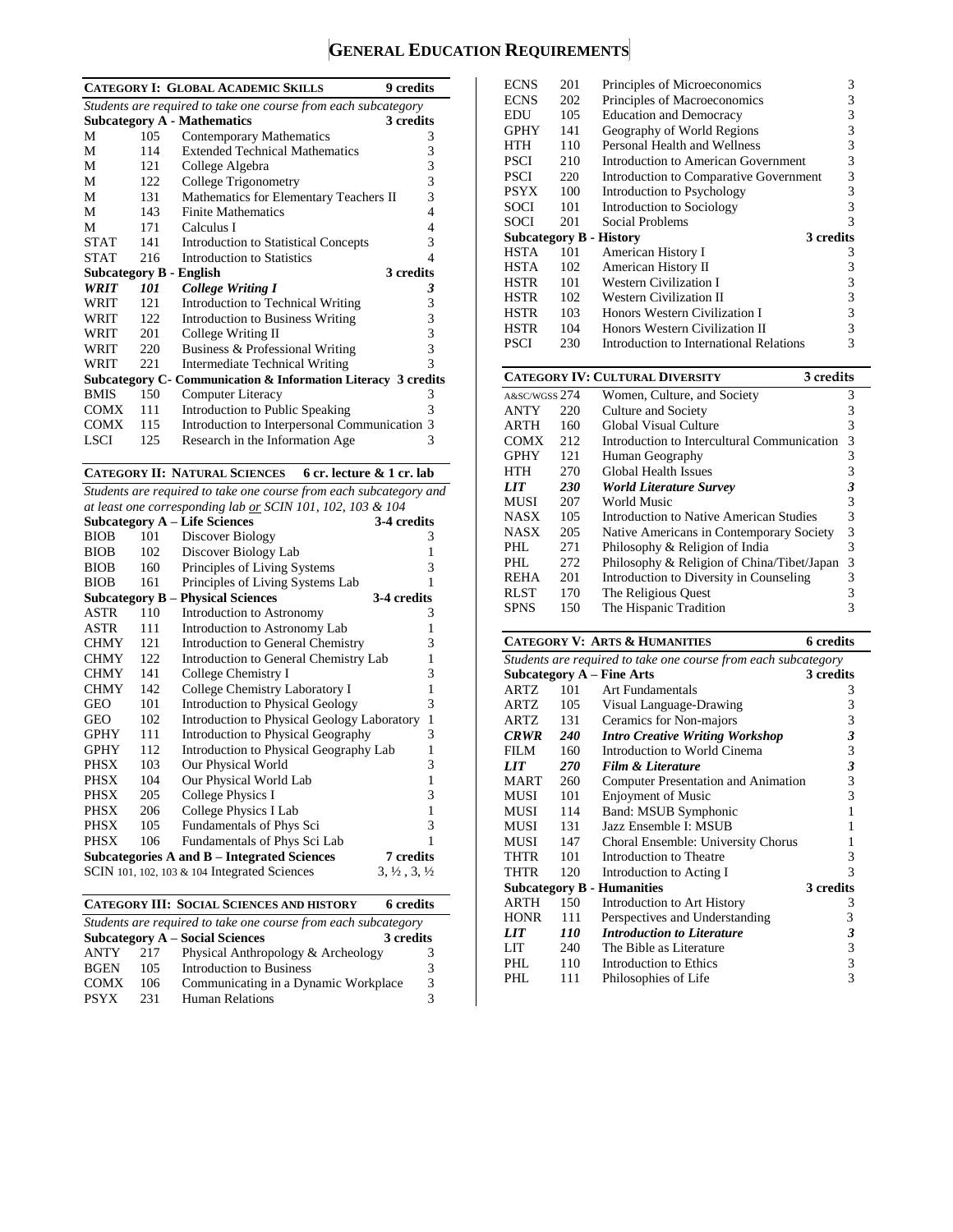|                                                                     |                         | Course                                   | <b>Credits</b> | Grade | <b>Semester</b> | Equivalent |  |  |  |
|---------------------------------------------------------------------|-------------------------|------------------------------------------|----------------|-------|-----------------|------------|--|--|--|
| A minimum grade of C- or better is required in all major coursework |                         |                                          |                |       |                 |            |  |  |  |
|                                                                     | <b>Required Courses</b> |                                          |                |       |                 |            |  |  |  |
| <b>LING</b>                                                         | 210                     | Introduction to Language and Linguistics | 3              |       |                 |            |  |  |  |
| <b>LIT</b>                                                          | 201                     | <b>Introduction to Literary Studies</b>  | 3              |       |                 |            |  |  |  |
| <b>LIT</b>                                                          | 300                     | Literary Criticism                       | 3              |       |                 |            |  |  |  |
| <b>LIT</b>                                                          | 312                     | Advanced American Literature I           | 3              |       |                 |            |  |  |  |
| <b>LIT</b>                                                          | 313                     | Advanced American Literature II          | 3              |       |                 |            |  |  |  |
| <b>LIT</b>                                                          | 320                     | Advanced British Literature I            | 3              |       |                 |            |  |  |  |
| <b>LIT</b>                                                          | 321                     | Advanced British Literature II           | 3              |       |                 |            |  |  |  |
| <b>LIT</b>                                                          | 322                     | Advanced British Literature III          | 3              |       |                 |            |  |  |  |
| <b>LIT</b>                                                          | 499                     | Thesis/Capstone: Portfolio               | 3              |       |                 |            |  |  |  |
| <b>WRIT</b>                                                         | 396                     | Peer Tutoring                            |                |       |                 |            |  |  |  |
|                                                                     |                         | Total:                                   | 28             |       |                 |            |  |  |  |

# **Restricted Elective** (Select two courses in consultation with advisor.)

| <b>CRWR</b> | 491 | <b>Special Topics</b>                     | 1-3   |  |  |
|-------------|-----|-------------------------------------------|-------|--|--|
| <b>LING</b> | 491 | <b>Special Topics</b>                     | $1-3$ |  |  |
| <b>LIT</b>  | 432 | Major Writers                             | 3     |  |  |
| <b>LIT</b>  | 460 | <b>Studies in British Literature</b>      | 1-3   |  |  |
| <b>LIT</b>  | 461 | Studies in American Literature            | 1-3   |  |  |
| <b>LIT</b>  | 462 | Studies in Literature and the Environment | 3     |  |  |
| <b>LIT</b>  | 463 | Studies in Contemporary Literature        | 1-3   |  |  |
| <b>LIT</b>  | 464 | Studies in Medieval Literature            | 1-3   |  |  |

**Total: 6**

#### **Areas of Emphasis:** English courses to be chosen in consultation with advisor. Minimum of 12 credits. **Area I Literature**

| Arca i Lucraturc |      |                                          |         |  |  |
|------------------|------|------------------------------------------|---------|--|--|
| $*LIT$           | 230  | World Literature Survey                  | 3       |  |  |
| $*LIT$           | 240  | The Bible as Literature                  | 3       |  |  |
| $*LIT$           | 270  | Film & Literature                        | 3       |  |  |
| LIT/             | 305/ | Literature by and about Native Americans | 3       |  |  |
| <b>NASX</b>      | 340  |                                          |         |  |  |
| LIT/             | 307/ | Latino Literature                        | 3       |  |  |
| <b>SPNS</b>      | 314  |                                          |         |  |  |
| <b>LIT</b>       | 327  | Shakespeare                              | 3       |  |  |
| LIT/             | 335/ | Women & Literature                       | 3       |  |  |
| A&SC             | 365  |                                          |         |  |  |
| <b>LIT</b>       | 342  | Montana Writers                          | 3       |  |  |
| <b>LIT</b>       | 370  | <b>Science Fiction</b>                   | 3       |  |  |
| <b>LIT</b>       | 381  | Young Adult Literature                   | 3       |  |  |
| <b>LIT</b>       | 432  | Major Writers                            | 3       |  |  |
| <b>LIT</b>       | 460  | <b>Studies in British Literature</b>     | $1-3$   |  |  |
| <b>LIT</b>       | 461  | <b>Studies in American Literature</b>    | $1-3$   |  |  |
| <b>LIT</b>       | 463  | Studies in Contemporary Literature       | $1-3$   |  |  |
| <b>LIT</b>       | 464  | <b>Studies in Medieval Literature</b>    | $1 - 3$ |  |  |
| <b>RLST</b>      | 303  | <b>Classical Mythology</b>               | 3       |  |  |
| <b>RLST</b>      | 304  | Global Mythology                         | 3       |  |  |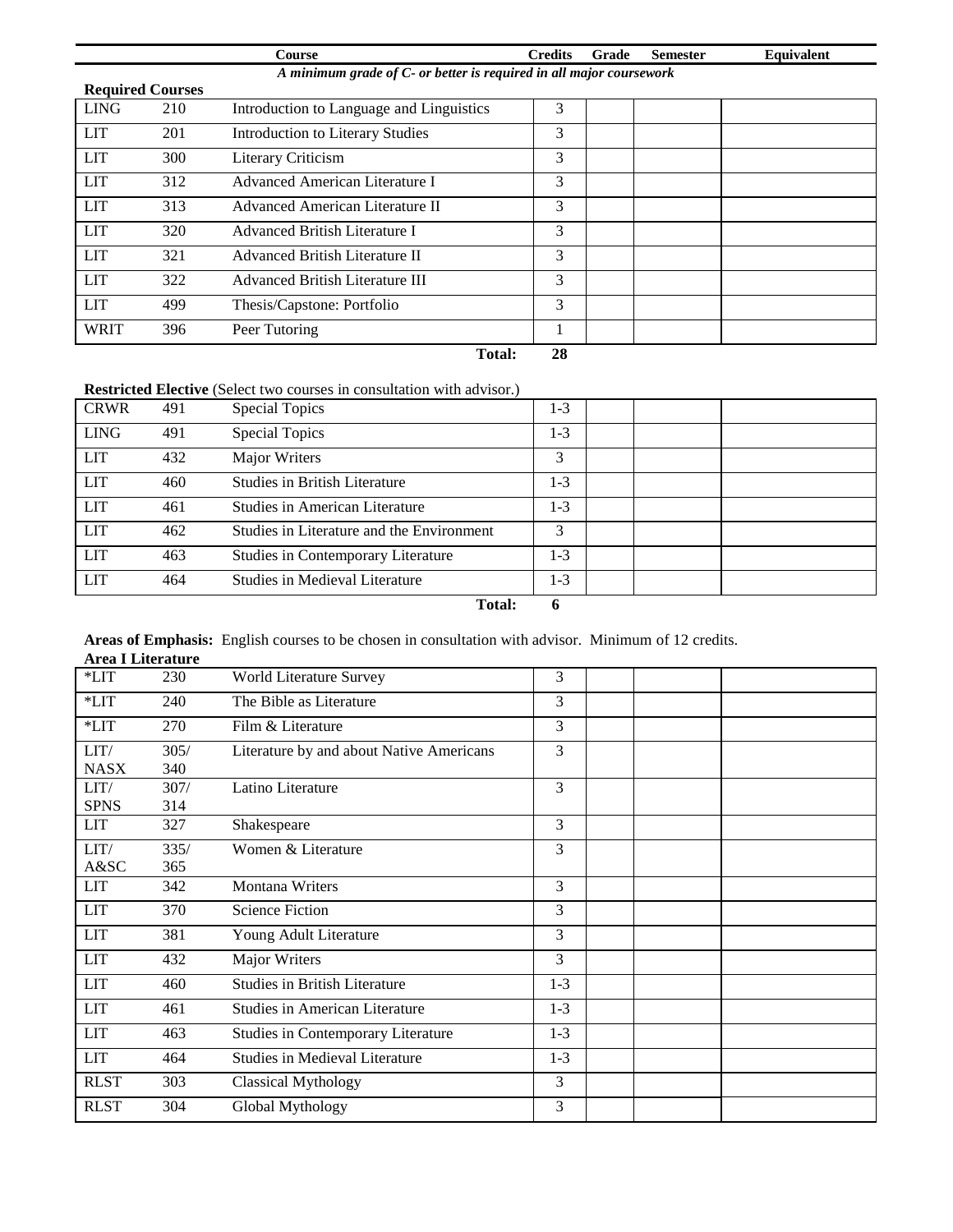## **Area II Writing**

| *CRWR       | 240 | <b>Introductory Creative Writing Workshop</b> | 3       |  |  |
|-------------|-----|-----------------------------------------------|---------|--|--|
| <b>CRWR</b> | 310 | Intermediate Fiction Workshop                 | 3       |  |  |
| <b>CRWR</b> | 311 | Intermediate Poetry Workshop                  | 3       |  |  |
| <b>CRWR</b> | 312 | <b>Intermediate Nonfiction Workshop</b>       | 3       |  |  |
| <b>CRWR</b> | 360 | Magazine Article Writing                      | $1 - 3$ |  |  |
| <b>CRWR</b> | 410 | <b>Advanced Fiction Workshop</b>              | 3       |  |  |
| <b>CRWR</b> | 411 | <b>Advanced Poetry Workshop</b>               | 3       |  |  |
| <b>CRWR</b> | 412 | <b>Advanced Nonfiction Workshop</b>           | 3       |  |  |
| <b>CRWR</b> | 491 | <b>Special Topics</b>                         | $1 - 3$ |  |  |
| <b>FILM</b> | 324 | Writing for Stage and Screen                  | 3       |  |  |
| <b>FILM</b> | 424 | Advanced Writing for Stage and Screen         | 3       |  |  |
| *WRIT       | 220 | Business & Professional Writing               | 3       |  |  |
| *WRIT       | 221 | <b>Intermediate Technical Writing</b>         | 3       |  |  |
| <b>WRIT</b> | 396 | Peer Tutoring                                 |         |  |  |

#### **Area III Linguistics**

| <b>LING</b> | 301  | History of the English Language   |            |  |  |
|-------------|------|-----------------------------------|------------|--|--|
| <b>LING</b> | 312  | English Grammar                   |            |  |  |
| <b>LING</b> | 315  | Sociolinguistics                  | $\sqrt{2}$ |  |  |
| LING/       | 318/ | Introduction to Psycholinguistics |            |  |  |
| <b>PSYX</b> | 482  |                                   |            |  |  |
| <b>LING</b> | 491  | Special Topics                    | $1-3$      |  |  |

 **Total: 12**

**\*May satisfy General Education requirements.**

**NOTE: WRIT/LIT/CRWR/LING 274, WRIT 498, WRIT/LIT/CRWR/LING 492, WRIT/LIT/CRWR/LING 494, AND ENGL 591 COURSES MAY BE USED IN ALL AREAS OF EMPHASIS AS COURSE CONTENT DICTATES. LIT 460, LIT 461, LIT 464, LING 491, AND CRWR 491 MAY BE REPEATED TO A MAXIMUM OF SIX CREDITS EACH**.

#### **Foreign Language (4 semesters/2 years of same language)**

#### **Electives**